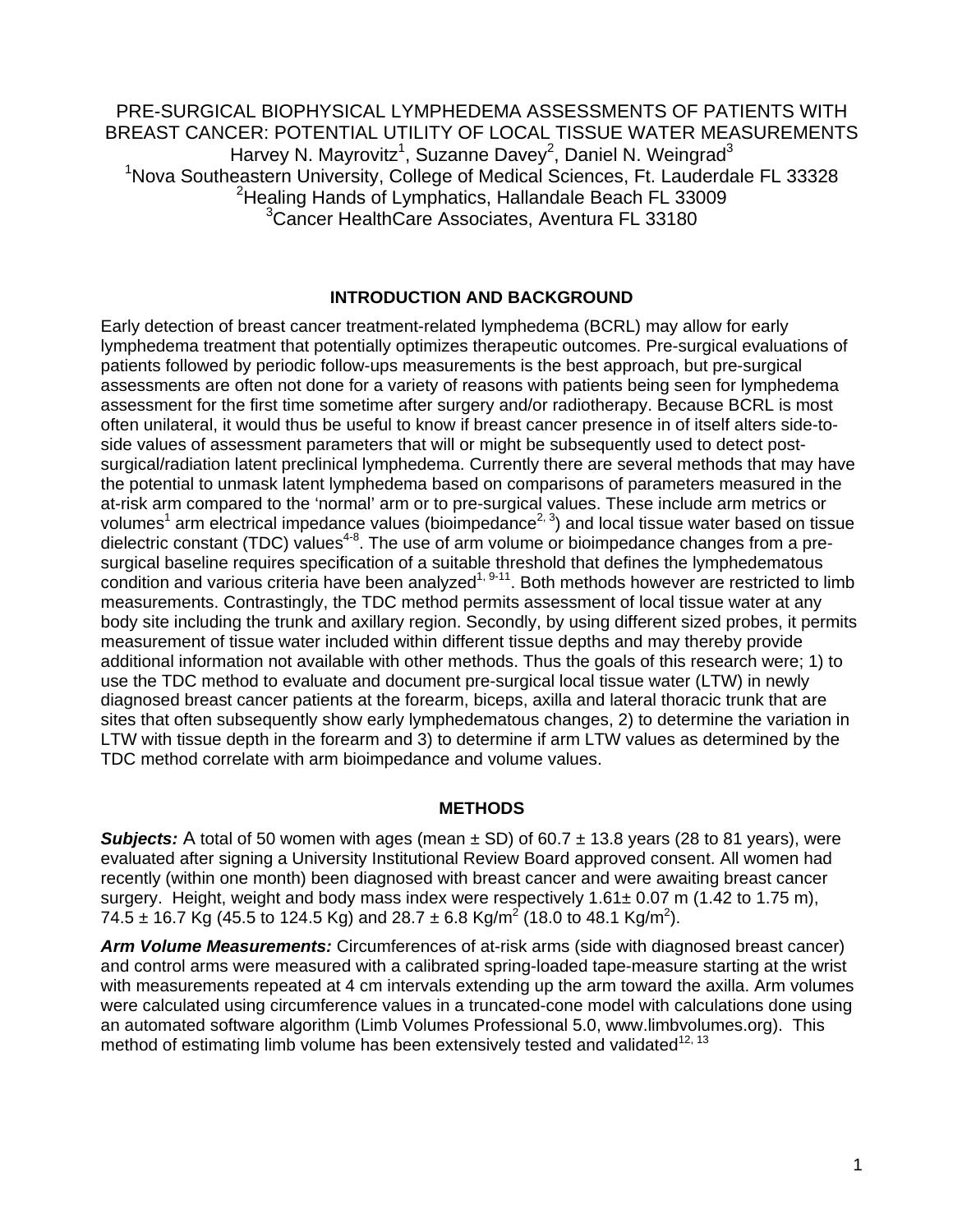*TDC Measurements:* The device used to measure tissue dielectric constant was the MoistureMeter-D, (Delfin Technologies Ltd, Kuopio Finland). It consists of a cylindrical probe connected to a control unit that displays the tissue dielectric constant when the probe is placed in contact with the skin for about 10 seconds. The physics and principle of operation has been well described<sup>14-16</sup>. For reference, pure water has a value of about 78. Bilateral TDC measurements were made at four paired standardized sites to a measurement depth of 2.5 mm after subjects had lied supine for 15 minutes. Measurement sites were; volar forearms 6 cm distal to the olecranon, medial biceps 6 cm proximal to the olecranon, axilla and lateral thorax 10 cm below the axilla. At the forearm site additional TDC measurements were made using probes with effective measuring depths of 0.5, 1.5, 2.5 and 5.0 mm with a one minute wait between changing probes. Measurements with each probe and at each site were done in triplicate and averaged to characterize the site average TDC value.

*Arm Bioimpedance Measurements:* Arm bioimpedance values were then determined using the Imp-XCA device (ImpediMed Ltd, Australia). Measurements were done according to manufacturers instructions using five electrodes; two pairs on the dorsal surface of the hand separated by five cm and one on the foot dorsum. After cleaning sites with alcohol, measurement electrodes were placed on the wrist at the level of the process of the radial and ulnar bones and the driving electrodes were placed at least five cm distal on the dorsal surface of the third metacarpal bone of the hands. Impedance measurements were taken with the subject supine with the arms slightly abducted and palms down. Smaller impedance values reflect greater amounts of total arm extracellular water.

*Data Reduction and Analysis:* Arm volumes and impedances and TDC values at all sites (mean values ± SD) and their ratios between sides (at-risk/control) were determined. Tests for differences between paired arm volumes and impedances were based on paired t-tests with a p-value <0.05 taken as significant. Tests for differences among TDC values at the four measured arm depths was based on a general linear model (GLM) for repeated measures with depth as the within factor. Tests for differences among the four anatomical sites at which TDC was measured was done using analysis of variance (ANOVA) with site as a factor. Testing for correlations among the parameters was done using Pearson coefficients. All statistical analyses were done using SPSS version 12.0.

# **RESULTS**

*Body Side Comparisons:* Comparisons of at-risk cancer sides vs. control healthy sides values (mean  $\pm$  SD) showed no significant difference in arm volumes (2297 $\pm$ 706 vs. 2314 $\pm$ 696 ml) or arm

impedance values (293.6±43.2 vs.293.8±42.1). Comparisons of TDC values between paired at-risk vs. control sides for each of the four measured anatomical sites to a 2.5 mm depth also showed no significant difference for any paired site as summarized in Figure 1. However an overall significant difference in TDC values among anatomical sites was found (p<0.001) with the largest TDC value at the axilla (34.6±7.4), which was significantly greater than at all other sites (p<0.001). The lowest TDC



value ( $22.3\pm3.0$ ) was found at the biceps which was significantly less than at all other sites  $(p<0.001)$ . There was no significant difference in TDC values between forearm (25.2 $\pm$ 3.3) and thorax  $(25.8±4.5)$ . TDC ratios (at-risk/control) for forearm, biceps, axilla and thorax (mean  $\pm$  SD) were respectively 1.015±0.101, 0.989±0.080, 1.030±0.187 and 1.020±0.147 with no significant difference among these ratios ( $p=0.46$ ). The corresponding arm volume ratio was  $0.991\pm0.52$ .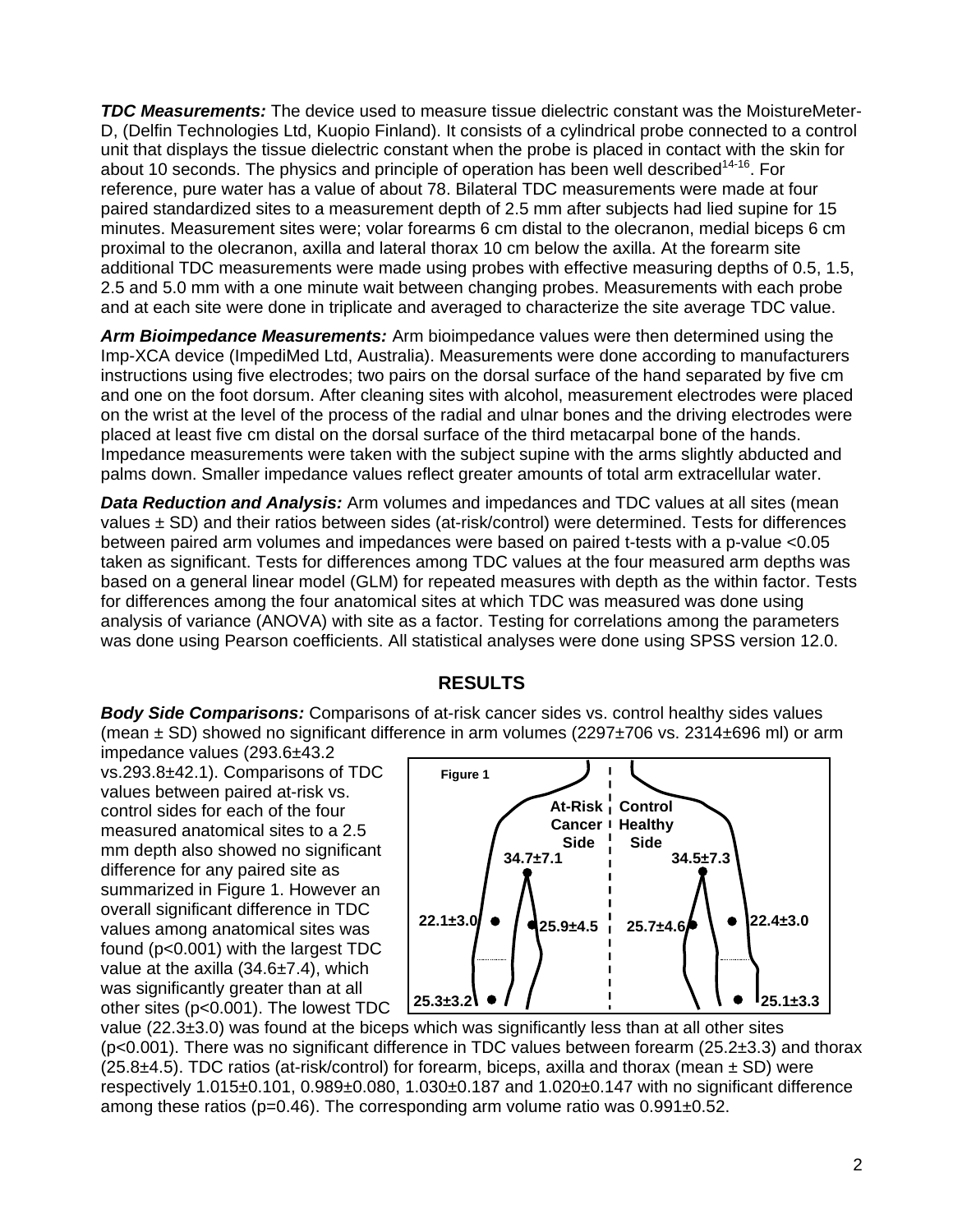*Forearm TDC Depth Measurements:* TDC values obtained at each depth were significantly

different from all others (p<0.001). The pattern of differences, shown in figure 2 with corresponding sem bars**,** was nearly identical for both arms. There was a monotonic decrease in TDC values with increasing TDC effective measurement depth with a sharp decrease between 1.5 and 2.5 mm depths. TDC values (mean  $\pm$ SD) for 0.5, 1.5, 2.5 and 5.0 mm depths for both arms combined (100 arms) were respectively 36.5±5.0, 34.3±4.2, 25.5±3.7 and 22.4±3.9. TDC values at a 5 mm depth showed a significant (p<0.01) but weak positive correlation with arm volumes (r=0.280) but TDC values at all other depths showed no significant correlation with arm volumes. There was



no significant correlation between TDC at any depth and arm impedance values.

### **DISCUSSION**

The main goal of this study was to define pre-surgical values of local tissue water using the tissue dielectric constant (TDC) method in women diagnosed with unilateral breast cancer. Although use of this method has been able to separate lymphedematous from non-lymphedematous tissue<sup>4</sup> and quantify changes in local tissue water of lymphedematous limbs $6$ , its possible use as a predictive measure of pre-clinical or latent lymphedema has been suggested<sup>17</sup> but not established. Though it is likely that early detection of latent lymphedema using any quantitative measure would be facilitated by pre-surgical measurements the fact is that often such measurements are not made. Thus the question arises whether measurements made after treatment could be sufficient. Central to this query is the extent of pre-surgical differentials between at-risk and control sides at anatomical sites that often demonstrate lymphedematous changes. Thus the impetuous for the present study was to ascertain reference, pre-surgical TDC baseline values and their side-to-side differentials as an initial step toward the potential use of this method for early detection of subsequent changes.

The importance of TDC measures of local tissue water as opposed to whole arm assessments derives in part from the fact that standard bioimpedance and volume assessments can be usefully applied only to limbs whereas the TDC method can in principle be used on any body site. Since BCRL may occur at a variety of at-risk sites including the thorax and axilla areas, and it is unknown at which site or at which tissue depth the earliest pre-clinical changes are most likely to occur, the TDC approach offers a potentially valuable addition to the clinical and research armamentarium.

The TDC findings with respect to present group of newly diagnosed breast cancer patients indicate no significant difference in local tissue water between paired body sides measured at corresponding anatomical sites. This suggests that the cancer presence did not detectibly modify the tissue water status and moreover the closeness of side-to-side values suggests that when it is not possible to obtain pre-surgery measurements, subsequent differentials between sides that exceed defined thresholds may still be useful for diagnostic purposes. Based on the standard deviations obtained at each of the sites such a threshold differential may be developed and used to help determine the presence of sub-clinical lymphedema when patients are measured at later times. This possibility needs to be investigated and validated with further clinical research.